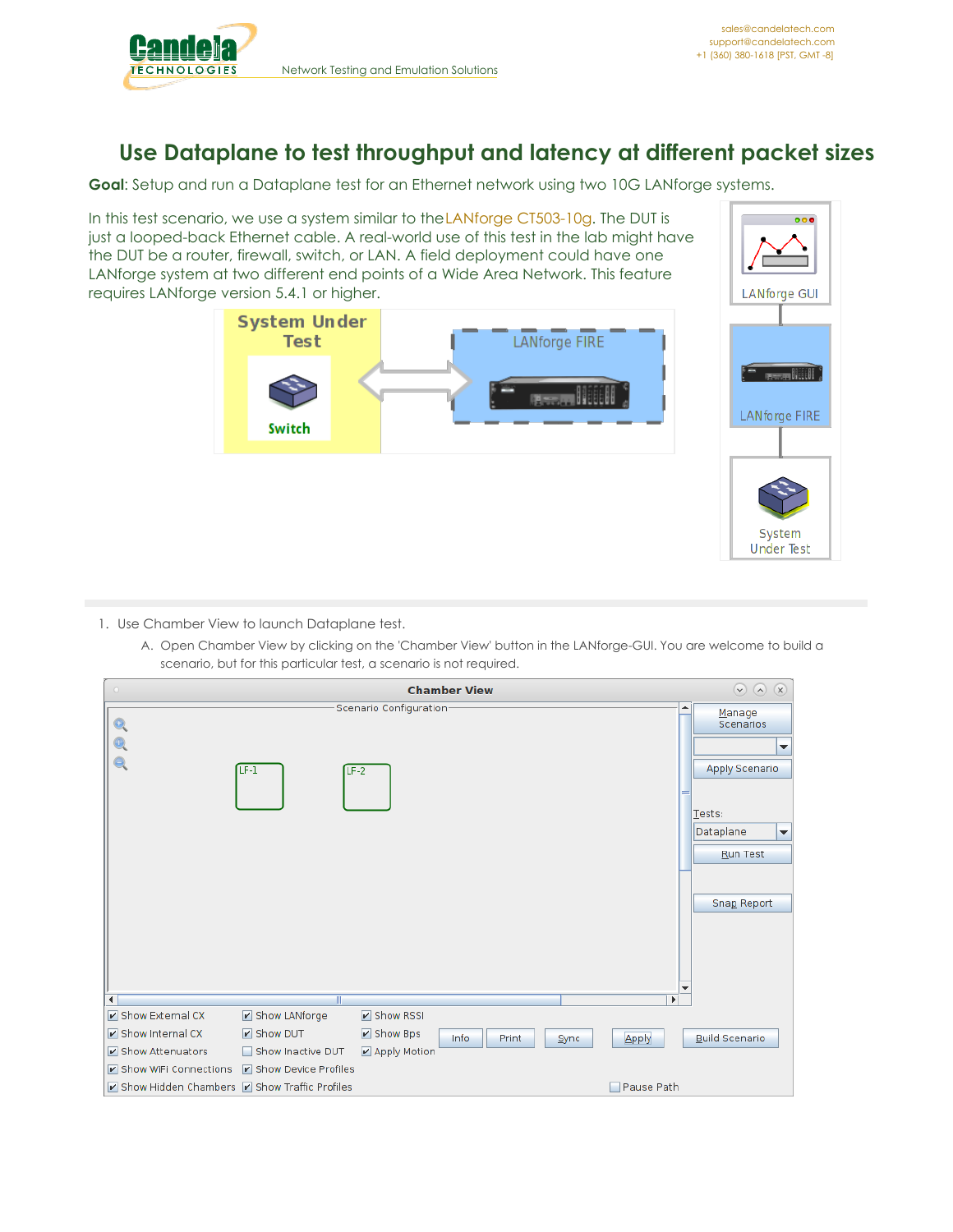B. Select the **Dataplane** test and click **Run Test**. You should see the Dataplane Test configuration window pop up. It will remember the last configuration for most fields. Select the two 10G ports and the combinations of traffic types and packet sizes you wish to send:

| <b>Dataplane Test</b>                                                                                   |                               |                                                                                                                                                                                                                             |                         |                          |                                                                                                                         | $\odot \odot \odot \odot$ |                            |                          |
|---------------------------------------------------------------------------------------------------------|-------------------------------|-----------------------------------------------------------------------------------------------------------------------------------------------------------------------------------------------------------------------------|-------------------------|--------------------------|-------------------------------------------------------------------------------------------------------------------------|---------------------------|----------------------------|--------------------------|
| Settings                                                                                                | <b>Advanced Configuration</b> | Report Configuration                                                                                                                                                                                                        |                         |                          |                                                                                                                         |                           |                            |                          |
| Selected DUT:                                                                                           |                               |                                                                                                                                                                                                                             |                         | $\overline{\phantom{0}}$ | Duration:                                                                                                               |                           | $15$ sec (15 s)            | $\overline{\phantom{a}}$ |
| Downstream/WiFi Port:                                                                                   |                               | 1.2.2 eth2                                                                                                                                                                                                                  |                         | ٠                        | <b>Upstream Port:</b>                                                                                                   |                           | $1.2.3$ eth3               | $\overline{\phantom{a}}$ |
| Rate:                                                                                                   |                               | 10gbps                                                                                                                                                                                                                      |                         | $\overline{\phantom{a}}$ | Opposite Rate:                                                                                                          |                           | 56kbps                     | $\overline{\phantom{0}}$ |
| Path Loss:                                                                                              |                               | $ 10\rangle$                                                                                                                                                                                                                |                         |                          |                                                                                                                         |                           |                            |                          |
| Channels                                                                                                |                               | Mode                                                                                                                                                                                                                        |                         |                          | Packet Size                                                                                                             |                           | <b>Custom Packet Sizes</b> |                          |
| AUTO<br>No-Change<br>2<br>$\vert$ 3<br> 4<br>¶5<br>16<br>Spatial Streams<br>AUTO<br>h.<br>2<br>lз<br>l4 |                               | ◚<br>Auto<br>$\equiv$<br>802.11a<br>802.11b<br> 802.11q<br>802.11abg<br>802.11abgn<br>802.11bgn<br>$\overline{\bullet}$ 802.11bg<br>Security<br><b>AUTO</b><br>Open<br><b>WEP</b><br><b>WPA</b><br>WPA <sub>2</sub><br>WPA3 |                         | $\overline{\phantom{a}}$ | $- 60$<br>142<br>256<br>512<br>1024<br><b>MTU</b><br>4000<br>9000<br>Bandwidth<br><b>AUTO</b><br>20<br>40<br>lso<br>160 |                           |                            |                          |
| Traffic Type                                                                                            |                               | Attenuator 1:                                                                                                                                                                                                               |                         |                          | Attenuator 2:                                                                                                           |                           | Turntable                  |                          |
| UDP<br>TCP<br>Arm-UDP<br>Direction<br><b>DUT Transmit</b><br><b>DUT Receive</b>                         |                               | NONE (0)<br>$-. + 50.950$                                                                                                                                                                                                   | $2122324$<br>$25060708$ |                          | NONE (0)<br>$21 2 2 3 2 4$<br>$95060708$<br>0.450.950                                                                   |                           | NONE (0)<br>$0. + 45.359$  |                          |
|                                                                                                         |                               |                                                                                                                                                                                                                             |                         |                          | Start                                                                                                                   | Another Iteration         | $\Box$ Pause               | Cancel                   |

C. You can select some details about how the report is generated on the 'Report Configuration' screen. In this case Low Level statistics is selected so that the on-wire (including IP, UDP, and Ethernet header) is reported:

| $\circ$<br><b>Dataplane Test</b>              |                                       |                            |                                |  |  |  |  |
|-----------------------------------------------|---------------------------------------|----------------------------|--------------------------------|--|--|--|--|
| Advanced Configuration<br>Settings            | Report Configuration                  |                            |                                |  |  |  |  |
| $\triangleright$ Show Events                  | Show Log Entries                      | Auto Save Report           |                                |  |  |  |  |
| Show 3s Bps Averages                          | $\triangleright$ Show 1m Bps Averages | Show Realtime Chart        |                                |  |  |  |  |
| Show Goodput Graphs                           | Show Low-Level Graphs                 |                            |                                |  |  |  |  |
| Show Bar Graph Labels                         |                                       |                            |                                |  |  |  |  |
| Min RSSI Bounds:                              | $-150$<br>$\overline{\phantom{a}}$    | Max RSSI Bounds:           | lo<br>$\overline{\phantom{a}}$ |  |  |  |  |
| Graph Background Color:                       | OxE0ECF8                              |                            |                                |  |  |  |  |
| Operator Information:                         |                                       |                            |                                |  |  |  |  |
| Report Location:                              |                                       |                            |                                |  |  |  |  |
| Notes to be added near the top of the report: |                                       |                            |                                |  |  |  |  |
|                                               |                                       |                            | ┻                              |  |  |  |  |
|                                               |                                       |                            |                                |  |  |  |  |
|                                               | Start                                 | Another Iteration<br>Pause | Cancel                         |  |  |  |  |